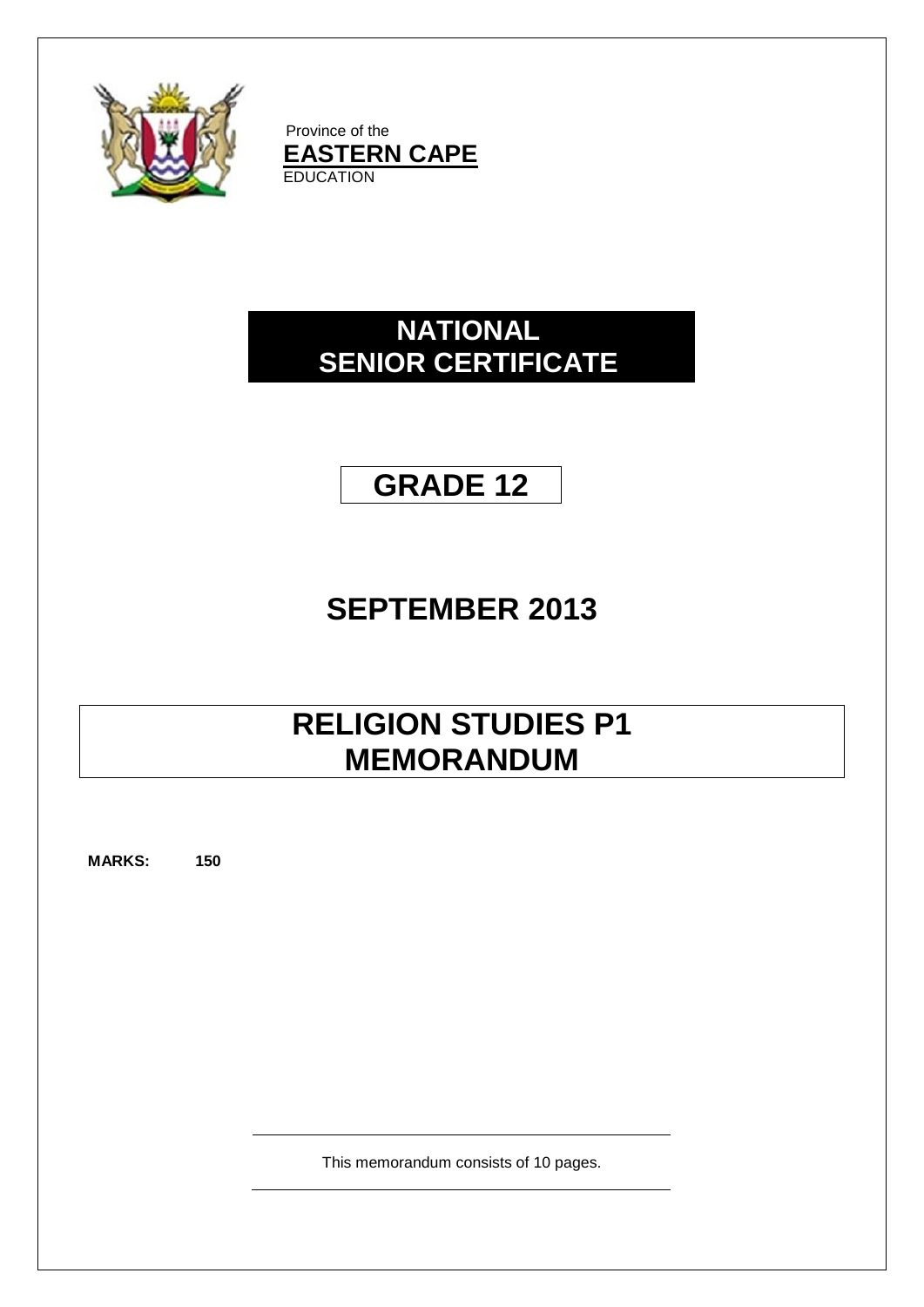## **SECTION A (COMPULSORY)**

## **QUESTION 1**

| 1.1 | 1.1.1 | Belief means a firm opinion.<br>It also means faith or religion.                                                                                                                                  | (2) |
|-----|-------|---------------------------------------------------------------------------------------------------------------------------------------------------------------------------------------------------|-----|
|     | 1.1.2 | Myth means fable.<br>It also means reference to religious stories in which deep truths about<br>life are revealed.                                                                                | (2) |
|     | 1.1.3 | A <b>parable</b> refers to a story that is told to illustrate a religious principle<br>or answer a religious question. It is usually very short and contains a<br>definite moral.                 | (2) |
|     | 1.1.4 | <b>Teaching</b> means to give information or to impart the knowledge in<br>order to reinforce belief. It also means to give systematic information<br>about the subject.                          | (2) |
|     | 1.1.5 | <b>Ideology</b> refers to a substitute for the term religion. It is a system of<br>beliefs supporting a social or political system and secular system OR<br>that which is not based on authority. | (2) |
| 1.2 | 1.2.1 | calabash                                                                                                                                                                                          | (2) |
|     | 1.2.2 | Torah                                                                                                                                                                                             | (2) |
|     | 1.2.3 | Halaal                                                                                                                                                                                            | (2) |
|     | 1.2.4 | Hebrew                                                                                                                                                                                            | (2) |
| 1.3 | 1.3.1 | <b>FALSE</b><br>Baha'u'llah is the prophet/founder of the Baha'i faith.                                                                                                                           | (2) |
|     | 1.3.2 | <b>FALSE</b><br>According to the Jewish history, Abraham was the first man to realise<br>that there is one God.                                                                                   | (2) |
|     | 1.3.3 | <b>FALSE</b><br>The Vedas are regarded as the holy scripture within the Hindu faith.                                                                                                              | (2) |
|     | 1.3.4 | <b>FALSE</b><br>The Presbyterian Church has its origin in Scotland.                                                                                                                               | (2) |
| 1.4 | 1.4.1 | <b>William Shakespeare</b>                                                                                                                                                                        | (2) |
|     | 1.4.2 | London                                                                                                                                                                                            | (2) |
|     | 1.4.3 | Rome                                                                                                                                                                                              | (2) |
|     | 1.4.4 | <b>Freedom Charter</b>                                                                                                                                                                            | (2) |
|     | 1.4.5 | Dalai Lama                                                                                                                                                                                        | (2) |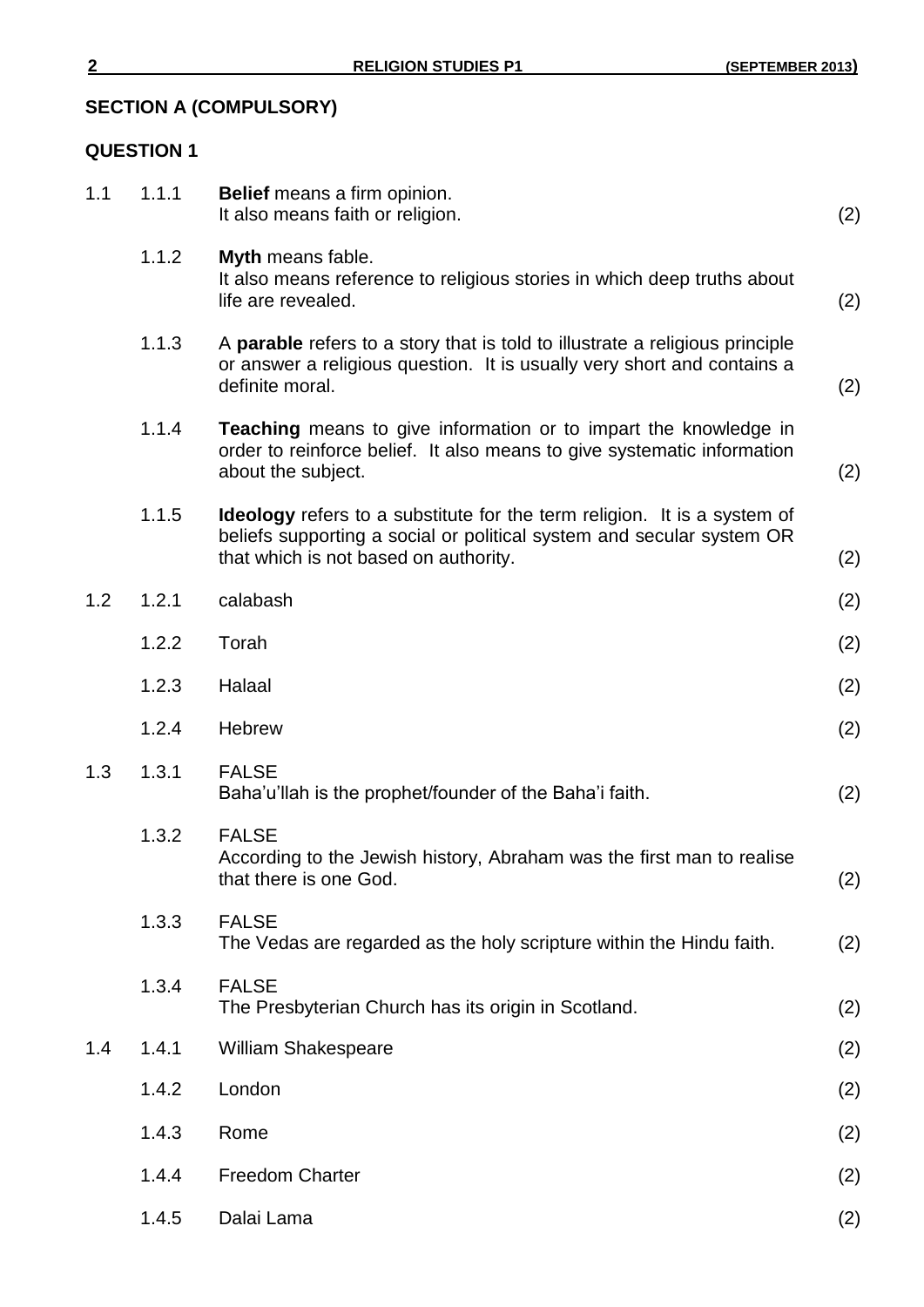| (SEPTEMBER 2013) |                        |    | <b>RELIGION STUDIES P1</b>                                                                                                             | 3   |
|------------------|------------------------|----|----------------------------------------------------------------------------------------------------------------------------------------|-----|
| 1.5              | 1.5.1                  | D  | Divine Law of Islam                                                                                                                    | (2) |
|                  | 1.5.2                  | E. | Kitab-i-Aqdas                                                                                                                          | (2) |
|                  | 1.5.3                  | A  | <b>African Traditional Religion</b>                                                                                                    | (2) |
|                  | 1.5.4                  | B  | China                                                                                                                                  | (2) |
|                  | 1.5.5                  | C  | Constitution                                                                                                                           | (2) |
| 1.6              | $\bullet$<br>$\bullet$ |    | Secularism is a belief in the separation of religion and state.<br>It is a belief that the government should not be based on religion. | (4) |

## **TOTAL SECTION A: 50**

## **SECTION B**

## **QUESTION 2**

## 2.1 2.1.1 **Uniqueness**

- It is those features that make the religion different from other religions.
- It is those features that make it identifiable as a different religion.
- There is uniqueness in beliefs, practices and normative texts. (4)

## 2.1.2 **Unity**

- Unity refers to those factors that lead to the sharing of a common identity.
- It refers to harmony and concord that exist among religions.
- It may also refer to the acknowledgement of common ground among different faith groups. (4)

## 2.1.3 **Similarity**

- It refers to 'being alike'.
- It is important to specify similarities. (4)

## 2.1.4 **Comparability**

- This means that two or more things are able to be compared.
- This does not mean that they are similar.
- Things can be compared and it is found that they are different.
- The other meaning may be that things can be compared because they are fit to be compared. (4)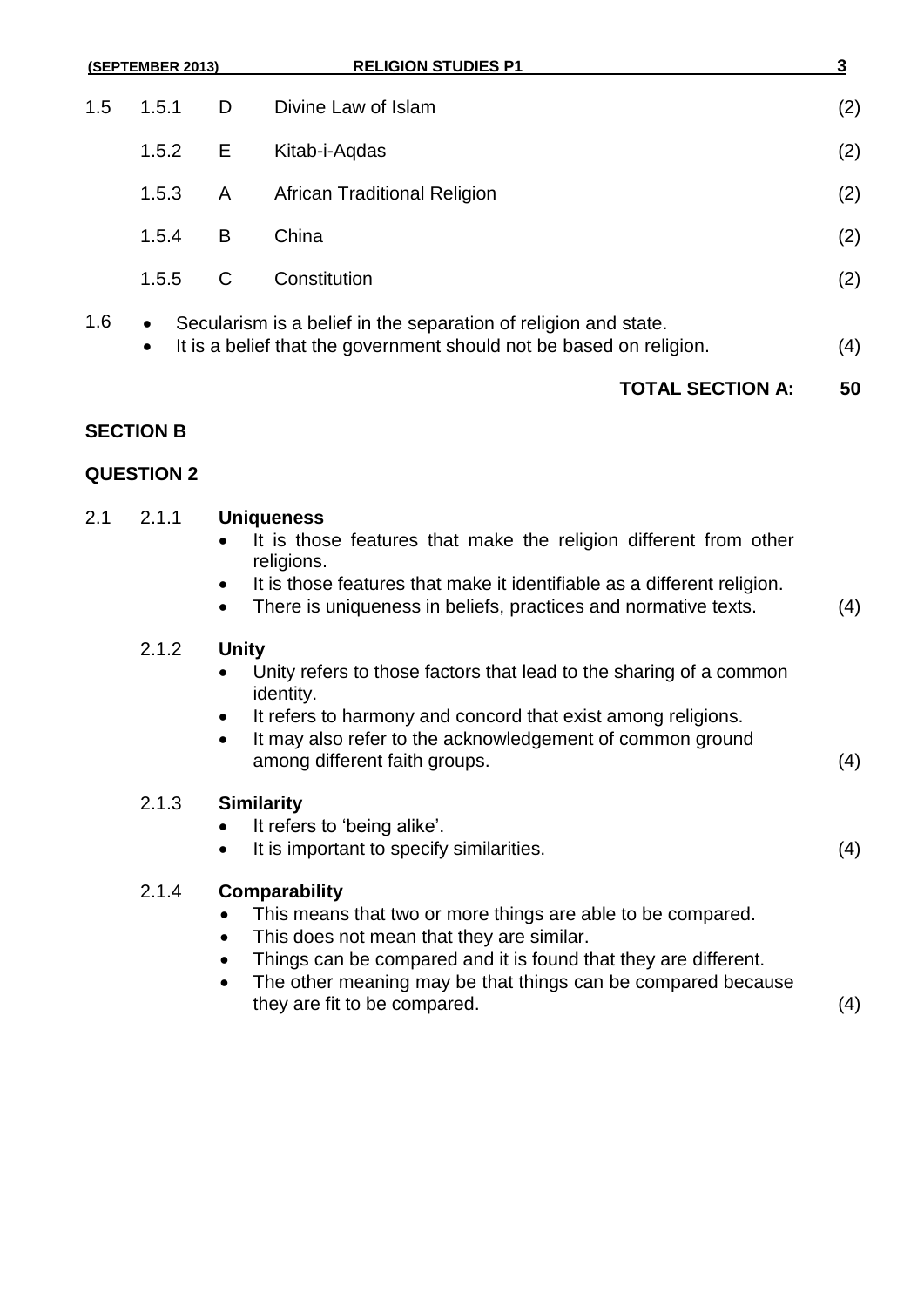## 2.1.5 **Identity**

- Identity means individuality.
- It means the religion has a certain individuality or a certain personality that distinguishes it from other religions.
- Means affirmation of dignity and value of a religion.
- It means an exclusive religious identity in which one identifies strongly with the beliefs and doctrines of the religion and sees these as defining one's life. (4)

## 2.2 **Analyse the internal differentiations in any ONE religion.**

## **Example chosen: Judaism**

## **Orthodox Judaism**

- This branch accepts the entire Torah.
- This includes the written form (Pentateuch) and oral (the Talmud) as revealed by God himself.
- Their daily lives are lived according to the commandments of God.
- Observance of the prescriptions reflects obedience to God, and is considered of the utmost importance.

## **Reform Judaism**

- This movement started in Germany in the 19<sup>th</sup> century.
- The Jews felt that they should adapt their religion to a changing world.
- They saw their homeland as the country of their birth.
- They did not expect a Messiah to lead them back to the Holy Land of Palestine.
- They declared many observances (such as dietary laws and prayer boxes) to be unnecessary.
- They would observe the fundamental principles, but would not observe practices they felt were out-dated.

## **Conservative Judaism**

- This movement came as a reaction to a Reform Judaism.
- Conservative Jews reject many practices of the Orthodox groups as nonessentials.
- They accept the Torah and the Talmud as authoritative, but reject some of the prescriptive aspects. (20)

**[50]**

## 2.3 **Role of ancestors in African Traditional Religion.**

- They are messengers of the creator.
- They are seen by followers as the supervisors of the physical world.
- They look after the welfare of the living.
- They reveal themselves through dreams and sometimes through visions to communicate with the living.
- To communicate with God, the living uses the ancestors they are intermediaries. (10)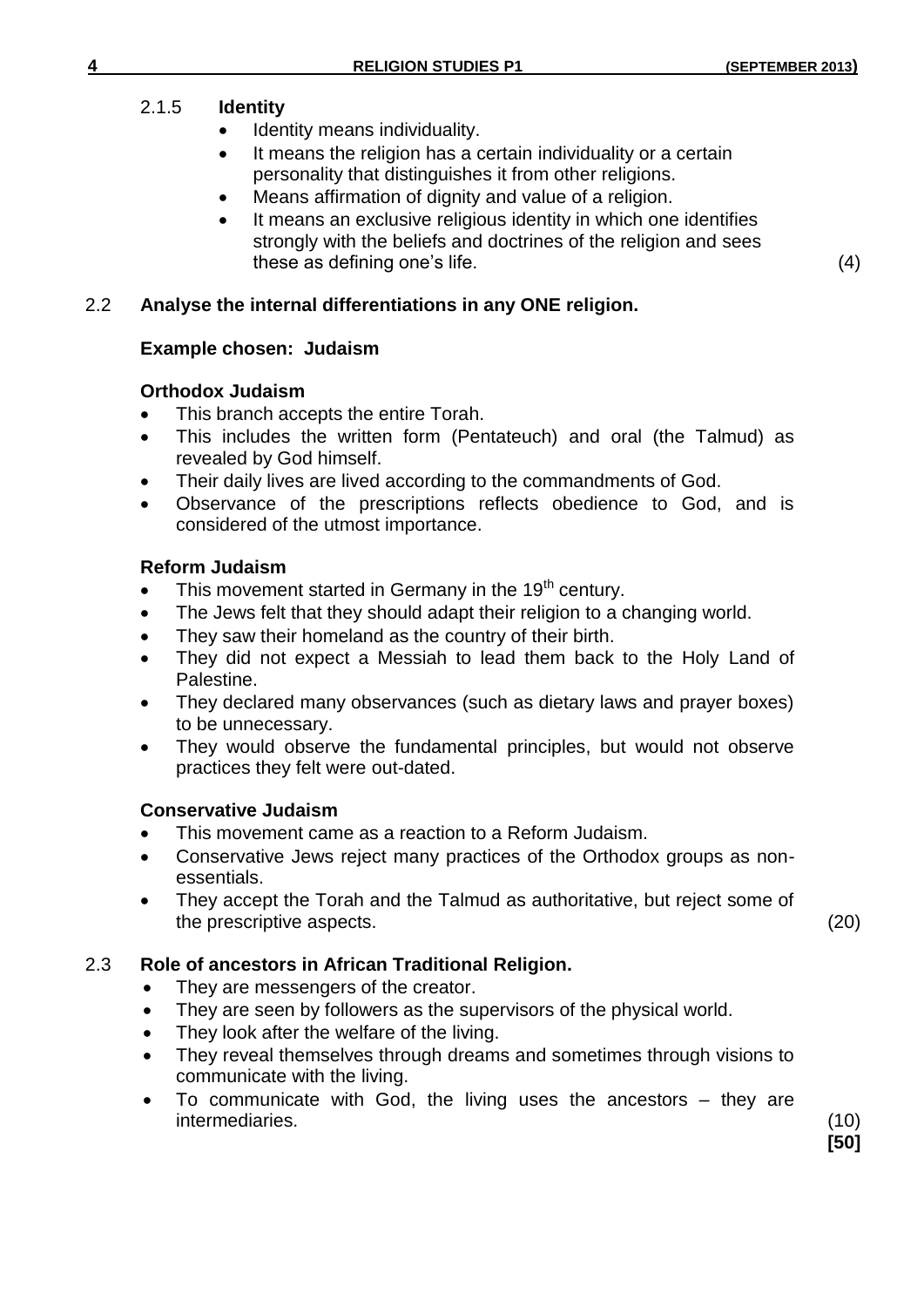### **QUESTION 3**

- 3.1 **Functions that are fulfilled by the uniqueness of a religion.**
	- It strengthens the believer's faith.
	- It identifies the religion from amongst other religions.
	- It guides the believer's way of life.
	- It helps the believer to unite in the spiritual life as a communion with other believers.
	- It helps believers to explain why they have chosen that religion.
	- It helps members to identify who belongs to the faith and who does not. (10)

### 3.2 **Unique features of any ONE religion. (Christianity is used as an example.)**

- It is referred to as a monotheistic religion, belief in one God.
- They believe in life after death in the context of a judgement day.
- They believe in the existence of angels.
- They believe in prophets.
- They believe in the existence of heaven and hell.
- They believe in the resurrection of the dead. (10)

## 3.3 3.3.1 **Doctrine**

- The term 'doctrine' is synonym for 'teaching'.
- It does not have a negative connotation.
- The word doctrine refers to a religious teaching.
- Just like teaching, doctrine does not necessarily have any negative meaning.
- It is a set of religious teachings.
- 'Doctrinaire' is a word derived from the concept doctrine.
- Doctrinaire certainly has a negative connotation.
- A doctrinaire person applies doctrine in all circumstances without regard to practical consideration.
- It is a body of principles or values that is accepted by the followers. (10)

## 3.3.2 **Dogma**

- It has two shades of meanings that are relevant in the context of religion.
- This concept refers to a principal, tenet or system of these particularly as laid down by a collective religious authority.
- Dogma also has an added connotation which is of collective religious authority.
- Dogma has an element of collective authority.
- Dogma is presented by the religious collective authority as founded in divine revelation.
- There is no cut-off point between a teaching and a dogma. (10)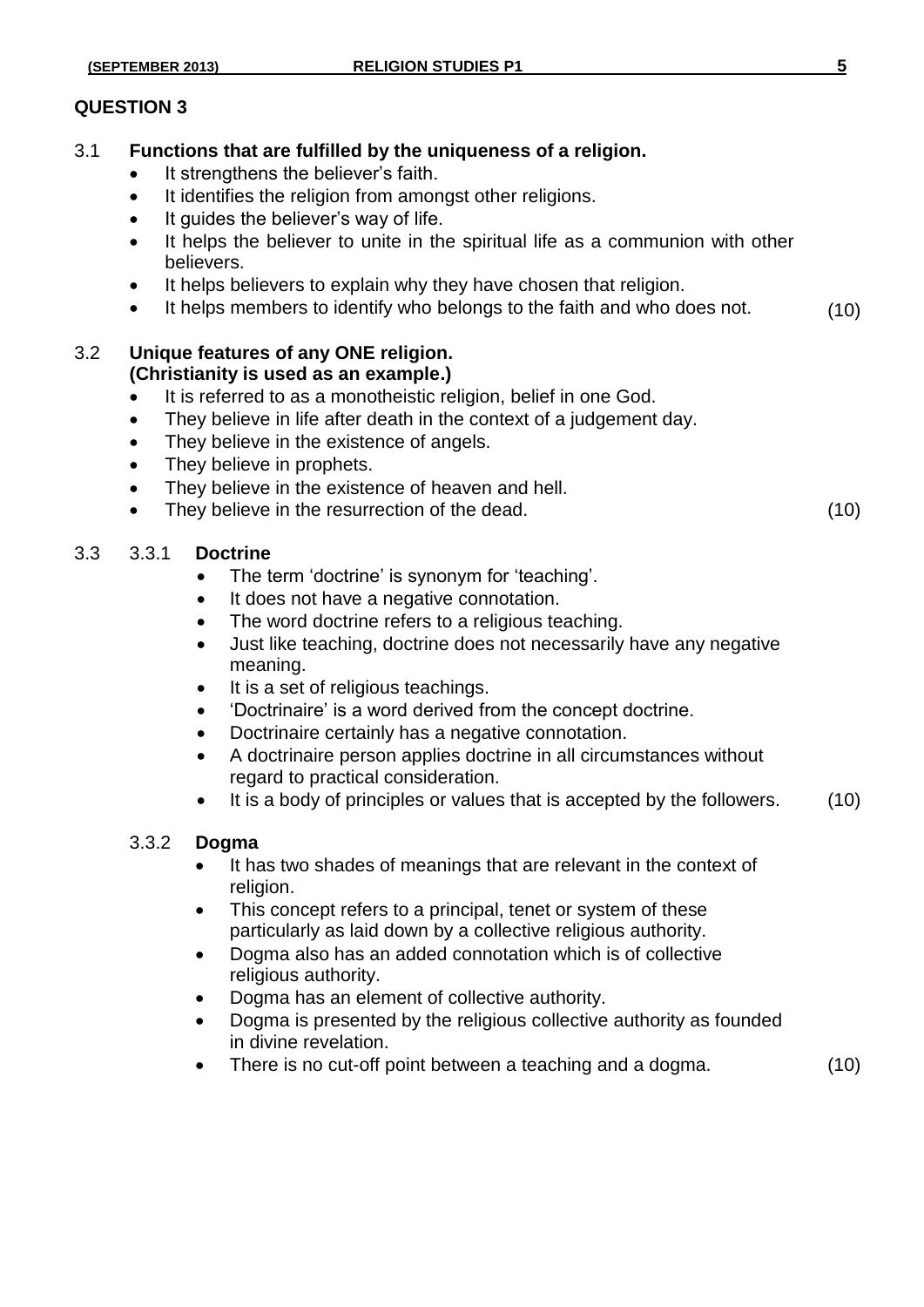## 3.4 **Differentiate between religious and non-religious people.**

- Most religious people have special moments for meditation and prayer.
- Most religious people observe special days to perform rituals.
- Religious people believe in a god or a supreme being.
- Non-religious people do not observe special days to perform rituals.
- Non-religious people do not believe in a god or a supreme being.
- Non-religious people do not have special moments for meditation and prayer. (10)

**QUESTION 4**

## 4.1 4.1.1 **Doctrine of reincarnation**

- A natural corollary to the law of Karma is the doctrine of reincarnation.
- The soul goes through a series of births and deaths.
- This process is fuelled by desires.
- As a person casts off worn-out garments and puts on others that are new, so does the soul cast off worn-out bodies and enter into others that are new.
- So says the Bhagavad Gita.
- The spirit cannot die. (6)

## 4.1.2 **Role of parables in African Traditional Religion**

- Many parables exist in Africa often with telling each other stories with hidden meanings.
- They were used as everyday form of teaching the community.
- They provide ethical and moral guidelines for correct behaviour as well as warnings about immoral behaviour.
- Parables played a vital part in transmitting the beliefs of Africans such as about ancestors, the creator and service to others.

(4)

## 4.1.3 **Secularism as an example**

- It involves ethics based on reasoning about human nature.
- It does not refer to a god or gods.
- The understanding of the universe is purely scientific.
- It does appeal to religious explanations for life and the world.
- It tends to go with the democratic forms of government.
- Its proponents subscribe to freedom of religion within the bounds of the secular laws of the land.
- It supports human rights.
- It supports non-discrimination on the basis of religious beliefs.
- A movement that wants to be independent from religion in its social and political activities.
- It believes that religion is socially divisive rather that uniting.
- It tolerates religion. (20)

**[50]**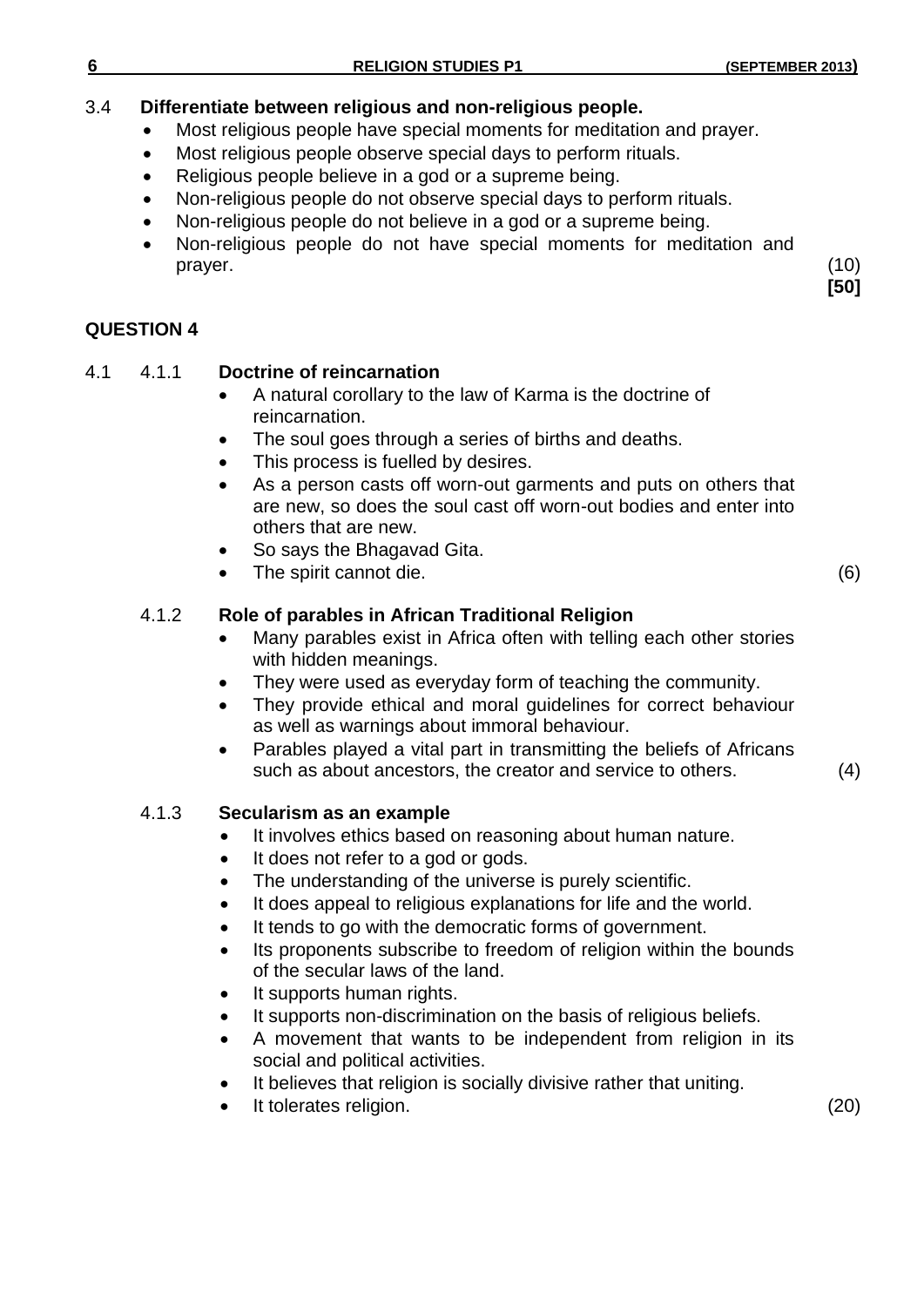### 4.2 4.2.1 **Cause of the riots.**

 The attacks were in retaliation for attacks by Muslims on Christians in northern Nigeria. (2)

### 4.2.2 **Possible consequences of the riots.**

- There would be further religious violence.
- There would be inter-religious dialogue and problem-solving.
- The police/state would be blamed for taking sides, leading to increased violence.
- Religious leaders would appeal to their followers for calm.
- The economy of the country will be negatively affected.
- It will result in continuous violence or war.
- It will lead to lawlessness in the country. (6)

### 4.2.3 **Present the article a balanced view.**

- Yes.
- It does not blame any religion or take sides.
- It mentions the cause as the Danish cartoons.
- It is factual.

### **OR**

- No.
- It says nothing about the link between the caricatures and the violence.
- It implies that Muslims started the riots, but is silent on the role of the Christians in northern Nigeria.
- The Danish publishers were not sensitive about other religions.
- This was not of public interest hence the violent riot erupted. (6)

## 4.2.4 **Your experience of the media.**

- Yes, all religions are given equal coverage as on SABC TV and radio programmes.
- The major religions are covered in rotation.
- There is no bias.
- The religious observances of all religions are given coverage in the print media, e.g. *Post, Daily News* etc. cover Diwali, Eid, Christmas, Yom Kippur, etc.
- This is done from the point of view of believers of that religion.

**OR**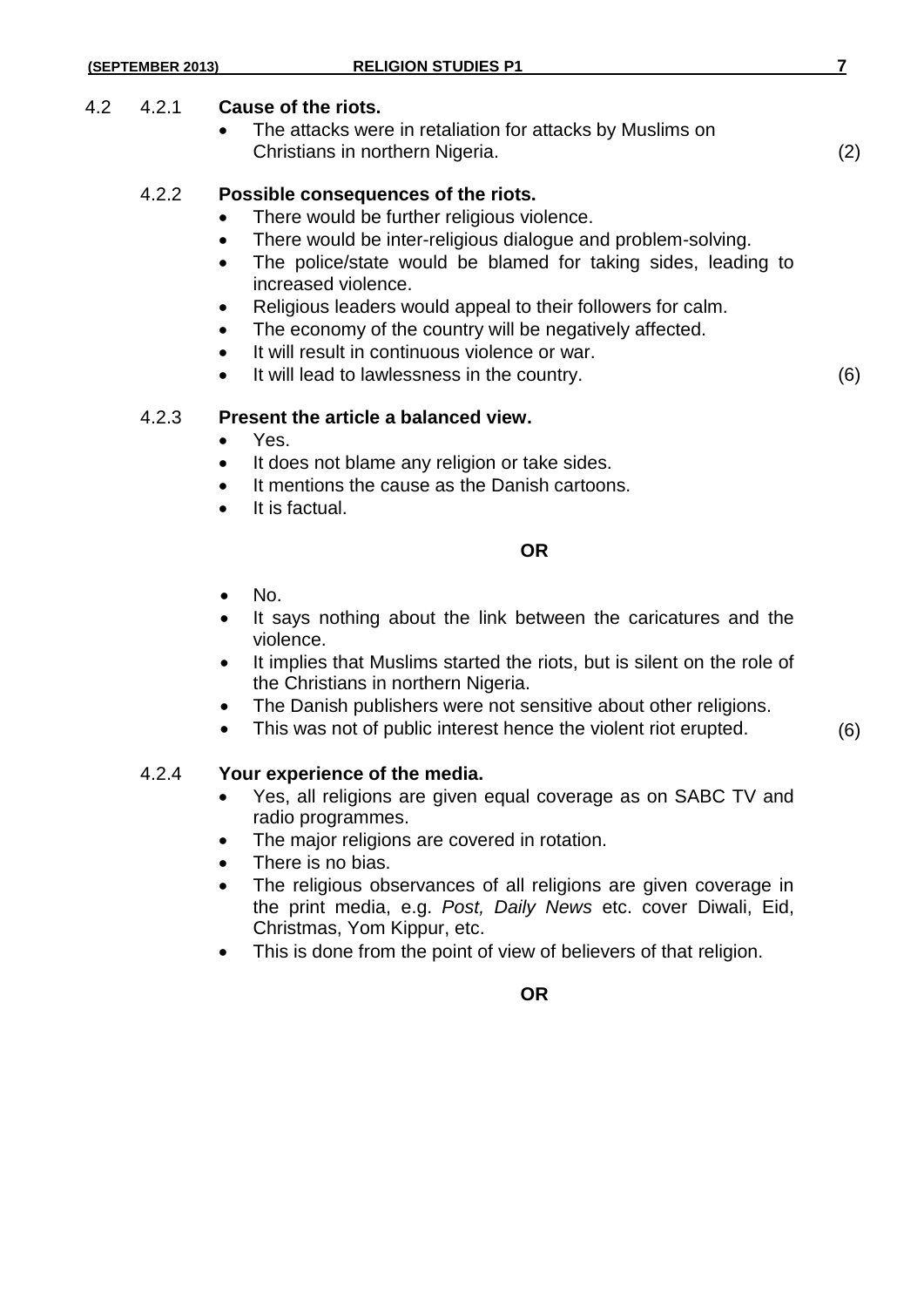- $\bullet$  No.
- The Western media in particular link attacks by certain individuals to particular religions.
- Those allegedly carrying out suicide bombings in occupied territories are called Jihadists.
- While reports of 'terrorist' attacks committed in the USA by US citizens make no mention of religion.
- E.g. the recent attack on the US revenue office by a disgruntled taxpayer.
- Media sensationalises mistakes committed by religious leaders but say little when the same is done by a non-religious leader or organisation.

Please note: Candidates should be credited if they contextualise the responses to their local environment. (6)

**[50]**

## **QUESTION 5**

## 5.1 5.1.1 **Conflict in Darfur**

- The Darfur conflict in Southern Sudan started more than 100 years ago.
- The main divisions were ethnic/tribal and cultural.
- Religion is not a radical source of division.
- Most people of Darfur are Sunni Muslims, as is the government of Khartoum.
- There are some Christians and ATR adherents in the south.
- Drought has increased competition for limited resources and brought nomads and farmers into conflict.
- In 1983 there was a civil war when the Muslim government tried to impose Islamic law in the south.

(Acknowledge any relevant example.) (8)

## 5.1.2 **Current situation of the conflict in Darfur**

- In 2005 South Africa brokered a peace deal between the North and the South.
- However, conflict continued.
- In 2006, the President resisted United Nations involvement to resolve the dispute.
- A UN backed referendum in 2011 decided on partition of the South.
- There are harmonious relationships with the Khartoum government. (6)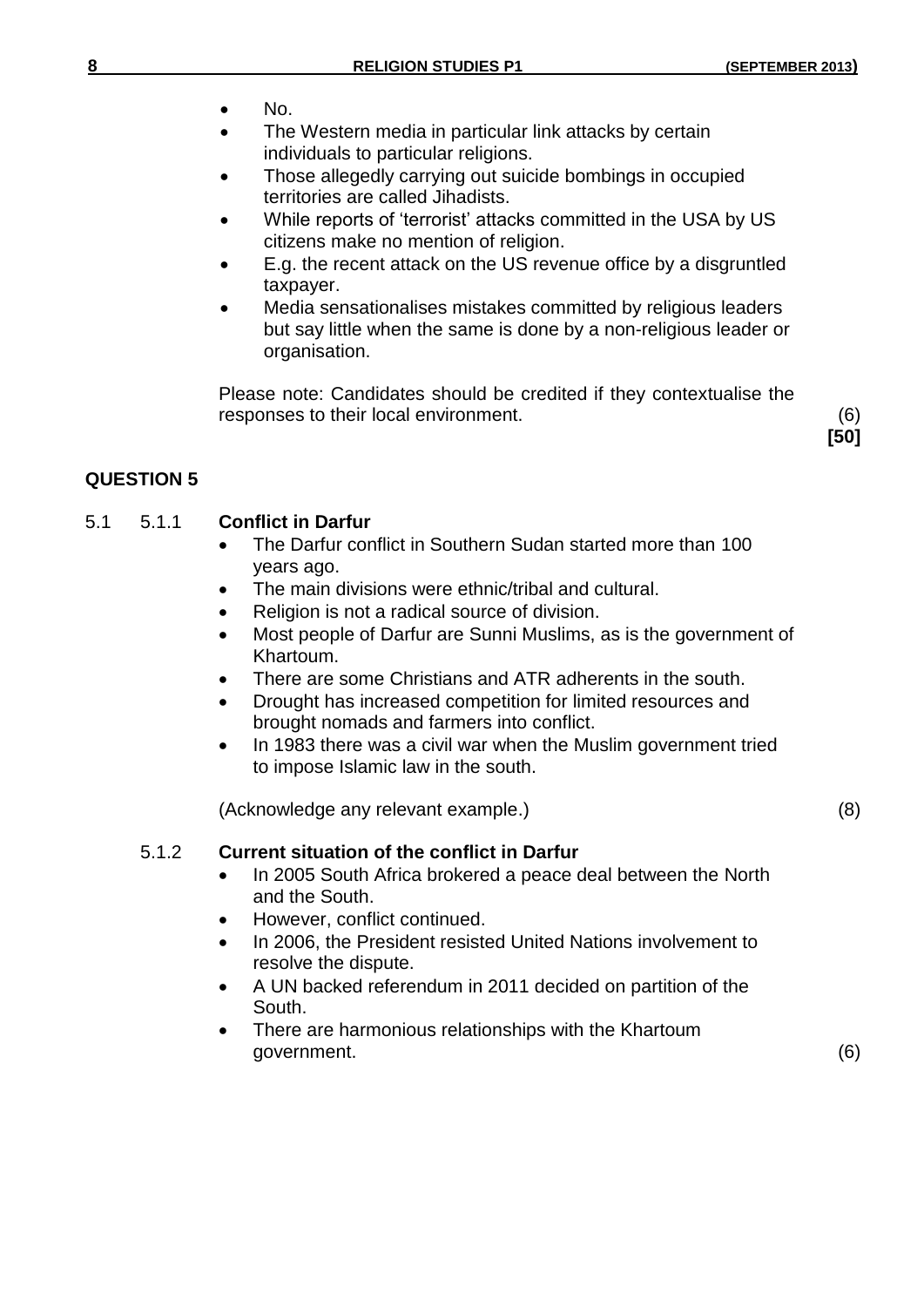## 5.1.3 **Role of religion in the conflict**

- Religion is not a radical source of division.
- Most people on both sides of the conflict are Sunni Muslims.
- Religion played an indirect role in the 1983 civil war.
- Religions have played a major role in trying to help.
- Two religious organisations involved were The Catholic Agency for Overseas Development and the Islamic Relief Agency.
- This help included the building of clinics and schools, and repairing infrastructure.
- However, the conflict still continued. (6)

## 5.2 **Definition of tolerance.**

- 5.2.1 OPTION A
	- I agree.
	- Tolerance will be applicable when there is more than one point of view within a given community.
	- People can tolerate each other only when their religious practices differ.
	- There is no need for people to tolerate each other if they have similar religious practices.
	- Religious tolerance will be more meaningful when there is an element of respect.
	- This should happen even though other people's religious beliefs seem strange or untrue.

## OPTION B

- I do not agree.
- Religious tolerance may mean not trying to force people to have only one religion.
- This is a view held by Eastern religions.
- This is because Eastern religions do not practice conversion activity.
- To the Eastern religions tolerance means to be left alone.
- It may also mean that one individual may belong to more than one religion. (6)

## 5.2.2 **Relationship between religious tolerance and religious freedom.**

- The two terms are closely related.
- Religious freedom is determined by the government of the day.
- It is an environment created to allow for the free expression and practice of religious practices.
- Religious tolerance is mainly dependent on the attitudes of religious groups or individuals with a given community.
- It is the acceptance and respect of the religious beliefs and practices of other people without any preconditions.
- Religious freedom prepares a good ground for religious tolerance. (8)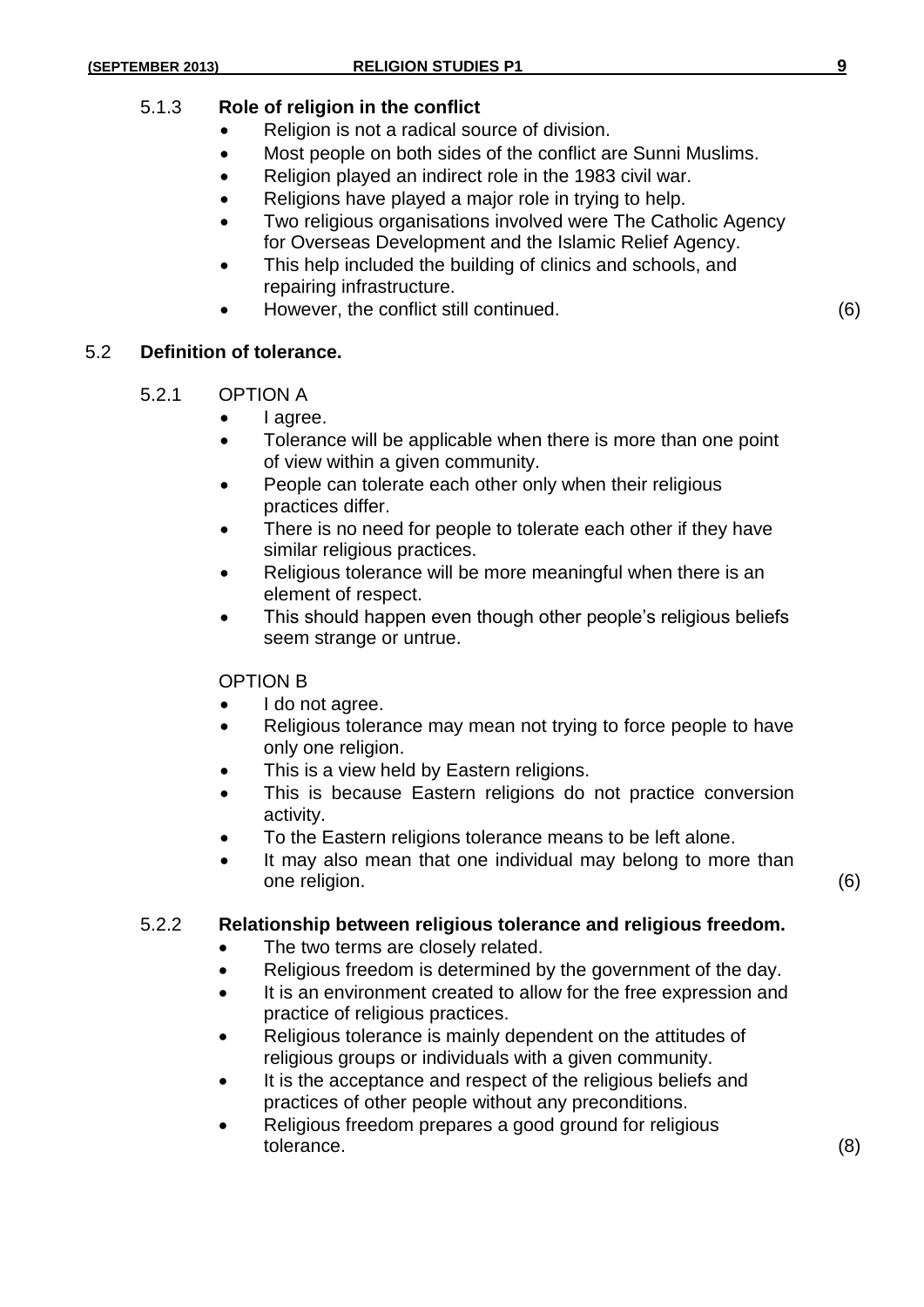## 5.2.3 **Advantages of society with religious freedom.**

## **Religious harmony**

- o Religious groups can exist along and among each other without any confrontation.
- o Different religions can grow and develop without any hindrances.
- o Different religions can share common non-religious resources/amenities.

## **Religious peace**

- o Religious conflicts would be avoided when there is religious tolerance.
- o Conflicts would be properly addressed if there is religious tolerance.

## **Inter-religious dialogue**

- o Religious tolerance prepares a perfect ground for religious dialogues.
- o Different religious groups could come together to address common societal problems or challenges.
- o The formation of local (National Religious Leaders Forum in South Africa) and international (World Conference of Religions for Peace) religious organisations are encouraged by religious tolerance. (8)

## 5.2.4 **Disadvantages of society with no religious freedom**

- No religious harmony.
- Religious groups would not work together to fight a common social ill.
- Social cohesion will be difficult if religious tolerance is not encouraged.
- Some religious practices would be suppressed as they would be construed as not acceptable by other religious groups.
- There would be occurrences of religious conflicts.
- There would be religious discriminations and prejudice if there is no religious tolerance.

(8) **[50]**

## **TOTAL SECTION B: 100**

## **GRAND TOTAL: 150**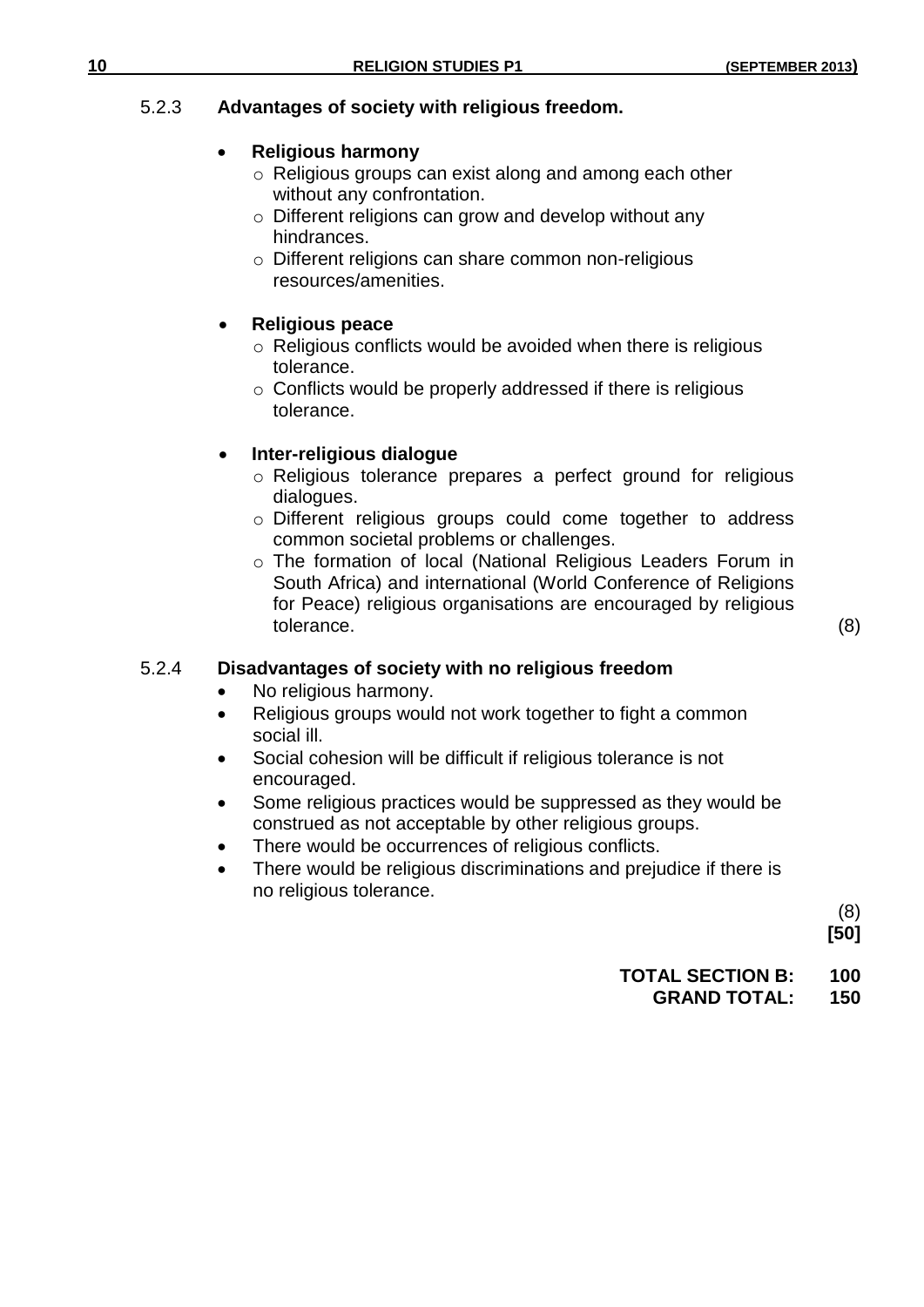### **bient verdele van 'n gemeenskap met godsdiensvryheid.**

### **Godsdienstige harmonie**

- $\circ$  Godsdiensgroepe kan naas of tussen mekaar bestaan sonder
- enige konfrontasie.  $\circ$  Verskillende godsdienste kan sonder hindernisse groei en ontwikkel.
- $\circ$  Aerskillende godsdienste kan gemeenskaplike nie-godsdienstige hulppronne deel.

## **Godsdienstige vrede**

- $\circ$  Godsdienstige konflik kan vermy word as daar godsdienstige verdraagsaamheid is.
- $\circ$  Konflikte kan deeglik aangespreek word as daar godsdienstige verdraagsaamheid is.

## **godsdienstige dialoog - Inter**

- $\circ$  Godsdienstige verdraagsaamheid berei nir perfekte basis vir godsdienstige dialoog voor.
- $\circ$  Verskillende godsdienstige groepe kan dyeen kom om gemeenskaplike sosiale probleme en uitdagings aan te spreek.
- orum in f Die vorming van blaaslike (Nasionale Godsdiens Leiersforum in Suid-Afrika) en Internasionale (Wêreldkonfensie van Godsienste vir Vrede) godsdienste vorganisasies word (8) aangemoedig deur godsdienstige verdraagsaamheid.

## **bishap of the van 'n gemeenskap sonder godsdiensvryheid.**

- Geen godsdienstige harmonie.
- Godsdiensgroepe sal nie saamwerk om 'n gemeenskaplike sosiale siekte te beveg nie.
- Sosiale samewerking sal moeilik wees indien godsdienstige verdraagsaamheid nie aangemoedig word nie.
- Sommige godsdienstige praktyke kan onderdruk word indien dit verbind word as nie aanvaarbaar deur ander godsdiensgroepe nie.
- Godsdienstige konflik sal voorkom. Daar sal godsdienstige diskriminasie en vooroordeel wees indien
- (8) odsdienstige verdraagsaamheid is nie. g daar geen **[50]**

## **100 TOTAAL AFDELING B:**

## **150 GROOTTOTAAL:**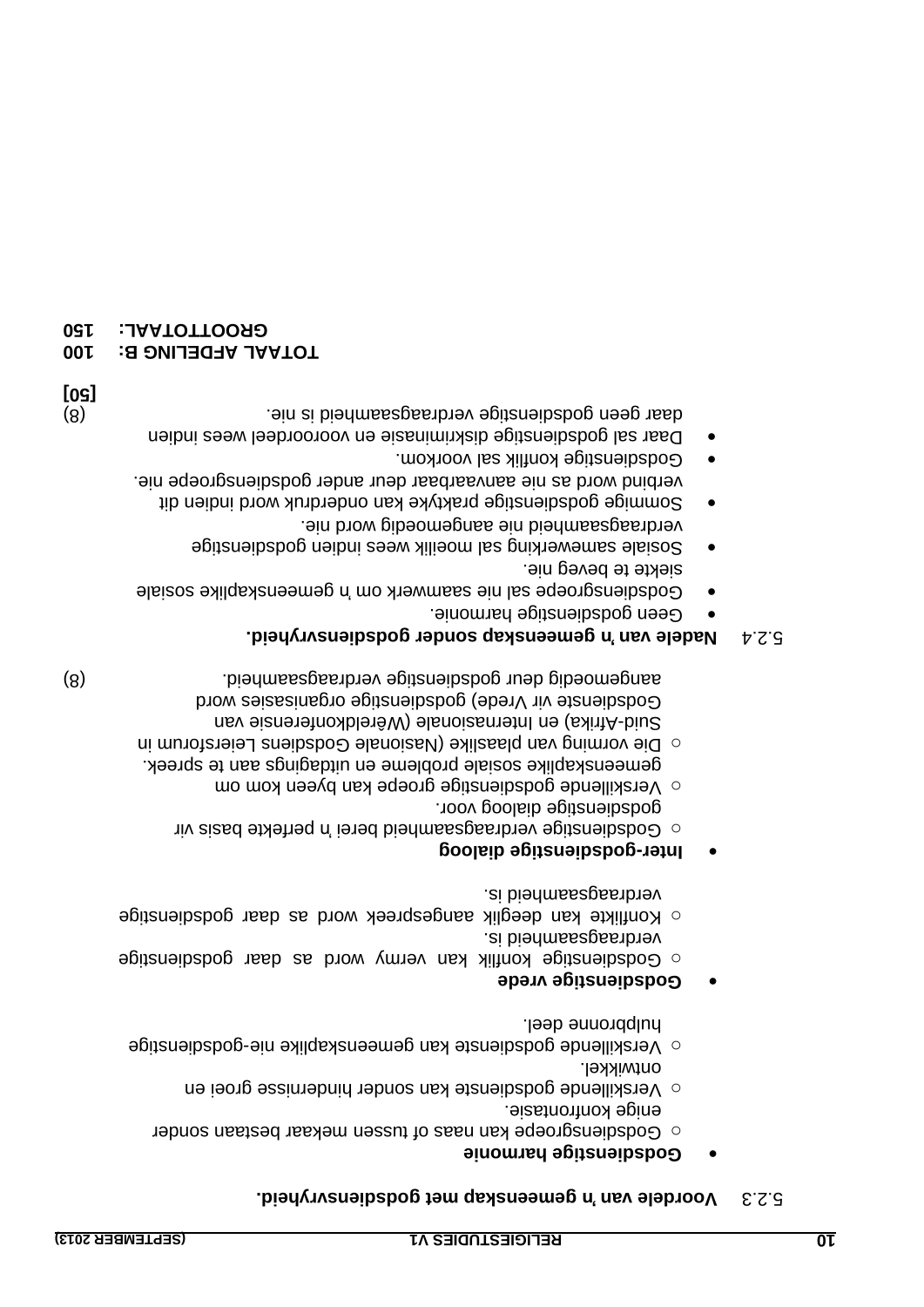## **S.1.3 Rol van godsdiens in die konflik.**

- Godsehens is nie 'n dikale bron van verdeling nie.
- Die meeste mense aan beide kante van die konflik is Sunni Moslems.
- · Godsdiens het 'n indirekte rol in die 1983-burgeroorlog gespeel.
- Godsdiens het 'n groot rol gespeel om te probeer help. • Twee godsdienstige organisasies wat betrokke was, was die Islamitiese
- Verligtingagentskap en die Katolieke Agentskap vir Oorsese Ontwikkeling.
- Hierdie hulp het die bou van klinieke en skole en die herstel van die infrastruktuur ingesluit.
- (6) Die konflik het egter voortgegaan.

## **Definisie van verdraagsaamheid.** 5.2.1 5.2

OPSIE A

- Ek stem saam.
- ing n sie Verdraagsaamheid is van toepassing waar daar meer as een
- binne 'n gegewe gemeenskap is. • Mense kan mekaar verdra slegs wanneer hulle godsdienstige
- beoefeninge verskil. Dit is nie nodig vir mense om mekaar te verdra as hulle eenderse
- godsdienstige beoefeninge het nie. Godsdienstige verdraagsaamheid sal meer betekenisvol wees wanneer ent is entement van respek is.
- Dit sal gebeur selfs as ander mense se godshenstige oortuigings vreemd of onwaar lyk.

OPSIE B

- Ek stem nie saam nie.
- Godsdienstige verdraagsaamheid mag beteken dat mense nie gedwing
- moet word om een godsbiens te hê nie. Dit is 'n giening wat deur Oosterse godsdienste gehuldig word.
- Dit is omdat Oosterse godsdienste nie bekeringaktiwiteite beoefen nie.
- osterse godsdienste beteken verdraagsaamheid om alleen O Vir die gelaat te word.
- er as een gods per gen gen gods dat dat meer as een godsdiens behoort. (6)

## **Verhouding tussen godsdienstige verdraagsaamheid en godsdiens** 5.2.2 **vryheid.**

- Die twee terme is nou verwant.
- Godsdiensvryheid word bepaal deur die regering van die dag. Dit is 'n omgewing wat geskep word vir die vrye uitdrukking en praktyke
- van godsdienstige beoefeninge. Godsdienstige verdraagsaamheid is hoofsaaklik afhanklik van die
- houdinge van godsdiensgroepe of individue binne 'n gegewe gemeenskap.
- uigings en Dit is die aanvaarding en respek van die en bie gods en respekting van die gods en respektiese oor beoefeninge van ander mense sonder enige voorwaardes.
- (8) Godsdiensvryheid berei goeie gronde vir verdraagsaamheid voor.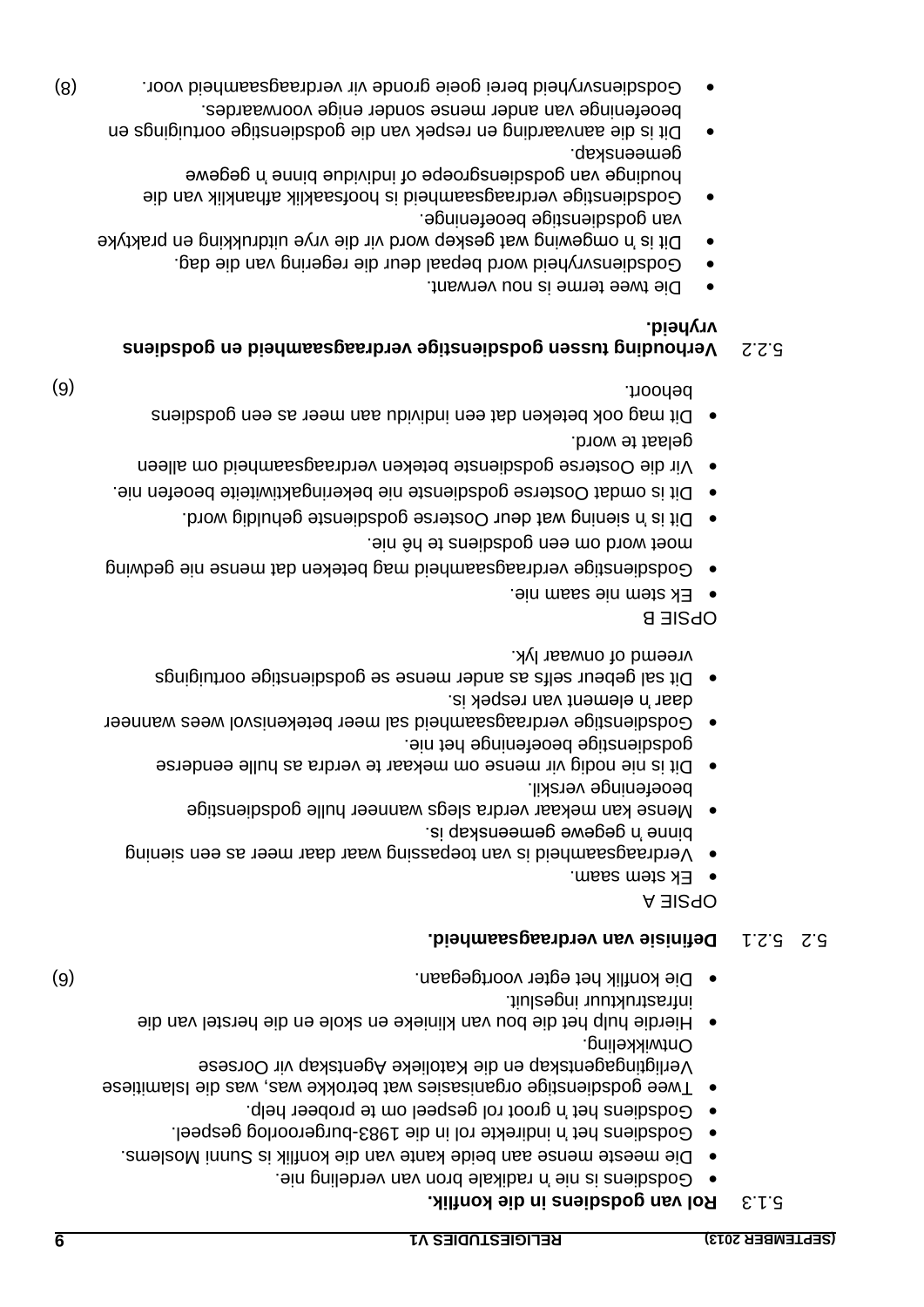**[50]**

- Nee.
- Veral die Westerse media koppel aanvalle deur sekere individue aan spesifieke godsdienste.
- Die wat sogenaamd selfmoord-bomaanvalle in besette gebiede uitvoer, word Jihadiste genoem.
- Terwyl berigte van 'terroriste'-aanvalle wat in die ASV deur VSburgers gemaak word, nie godsdiens noem nie.
- Bv. die onlangse aanval op die VS-inkomste kantore deur 'n ongelukkige belastingbetaler.
- Die media sensasionaliseer foute wat deur godsdiensleiers gemaak word maar sê min wanneer dieselfde die nie godschens leiers of organisasies gedoen word.

Let wel: Kandidate moet gekrediteer word indien hulle die antwoorde (6) . tot hul plaaslike omgewing kontekstualiseer

## **VRAAG 5**

## **konflik - Die Darfoer** 5.1.1 5.1

- Die Darfoer-konflik het meer as 100 jaar gelede begin.
- Die hoof verdeeldheid/skeidings was etnies/stam en kultureel van aard.
- Godschale is nie in dikale bron van verdeling nie.
- Die meeste mense in Darfoer is Sunni-Moslems, soos die regering van Darfoer.
- be is worder in die suide. On the suide in die suide.
- Droogte het verhoogde kompetisie vir beperkte hulpbronne tot gevolg gehad en dit het tot konflik tussen die nomades en boere gelei.
- In 1983 was daar burgeroorlog toe die Moslem-regering probeer het om die Islamitiese wet in die Suide af te dwing.

(8) (8) (8) (8) isotopeeld (Gee erkenning aan enige relevante voorbeeld.)

## **konflik - Huidige situasie in die Darfoer** 5.1.2

- Afrika die vriedesooreenkoms die vroude en Suide bemiddel.
- Konflik het egter voortgeduur.
- In 2006 het die President die Verenigde Volke se betrokkenheid
- om die dispuut by te lê, teegestaan. ln 2011 het 'n VV-gesteunde referendum op die verdeling van die Suide besluit.
- Daar is harmonieuse betrekkinge met die Kartoem-regering.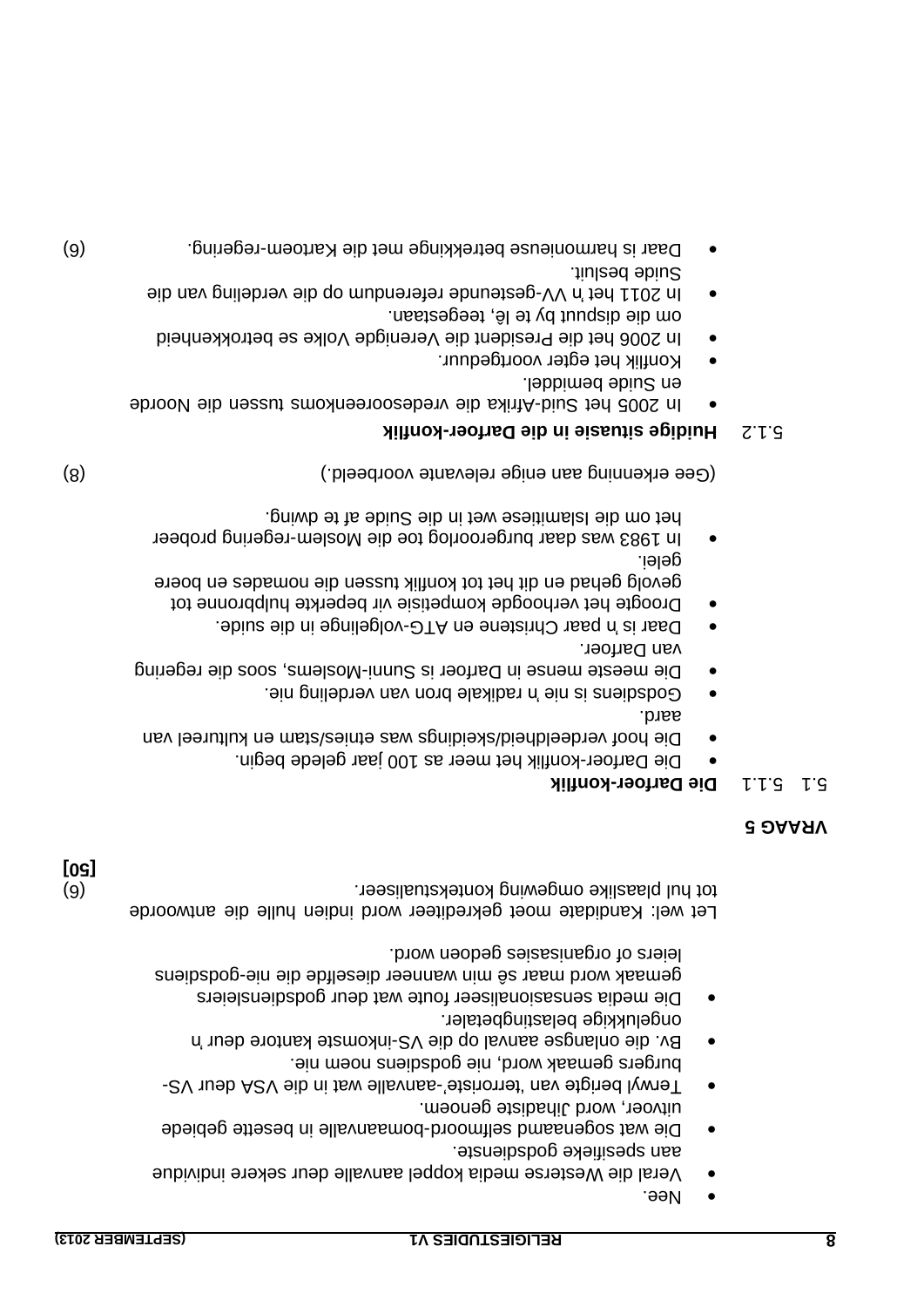|              | Nee.                                                                                                                                                                                                                                                                                                                                                                                                                                                       | $\bullet$ |                  |      |
|--------------|------------------------------------------------------------------------------------------------------------------------------------------------------------------------------------------------------------------------------------------------------------------------------------------------------------------------------------------------------------------------------------------------------------------------------------------------------------|-----------|------------------|------|
|              | <b>OL</b>                                                                                                                                                                                                                                                                                                                                                                                                                                                  |           |                  |      |
|              | Dit is feitelik.<br>Dit noem die oorsaak as die Deense spotprente.<br>Dit blameer nie een van die godsdienste of kies kant nie.<br>.al.<br>Bied artikel 'n gebalanseerde siening aan.                                                                                                                                                                                                                                                                      |           | E.S.t            |      |
| (9)          | Dit sal tot wetteloosheid in die land lei.<br>Dit sal tot voortslepende geweld of oorlog lei.<br>Die ekonomie van die land gaan nadelig beïnvloed word.<br>kalm te bly.<br>Godamstige leiers moet n' beroep doen op hul volgelinge om<br>verdere geweld lei.<br>Die polisie/staat kan blameer word dat hulle kant tries, wat tot<br>wees:<br>Daar kan inter-godsibenstige dialoog en probleemoplossing<br>Daar kan verdere godsdienstige geweld plaasvind. | $\bullet$ |                  |      |
| (z)          | Moontlike gevolge van die onluste.<br>Christene in Noord-Nigerië.<br>Die aanvalle was weerwraak vir aanvalle deur Moslems op<br>Oorsaak van die onluste.                                                                                                                                                                                                                                                                                                   |           | Z.Z<br>してヤ       | 7. L |
| $\mathbf{L}$ | <b>RELIGIESTUDIES V1</b>                                                                                                                                                                                                                                                                                                                                                                                                                                   |           | (SEPTEMBER 2013) |      |

### nie. Dit impliseer dat Moslems die oproer begin het, maar is stil oor die rol van die Christene in noordelike Nigerië.

Die Deense uitgewers was nie sensitief oor ander godsdienste nie.

Dit se niks van die verband tussen die spotprente en die geweld

• Dit was nie in belang van die publiek nie, daarom het die geweld (6) uitgebreek.

## **Jou ondervinding van die media.** 4.2.4

- $\mathbf{e}$
- Alle godsdienste word gelyke dekking gegee soos op SABC TV en programme.
- Die groot godsdienste word roterend gedek.
- o Daar is geen partydigheid nie.
- Die godsdienstige nalewing van alle godsdienste word dekking in die gedrukte media gegee, soos by. Post, Daily News dek Diwali, Eid, Kersfees, Yom Kippur, ens.
- Dit word gedoen uit die oogpunt van gelowiges van daardie godiens.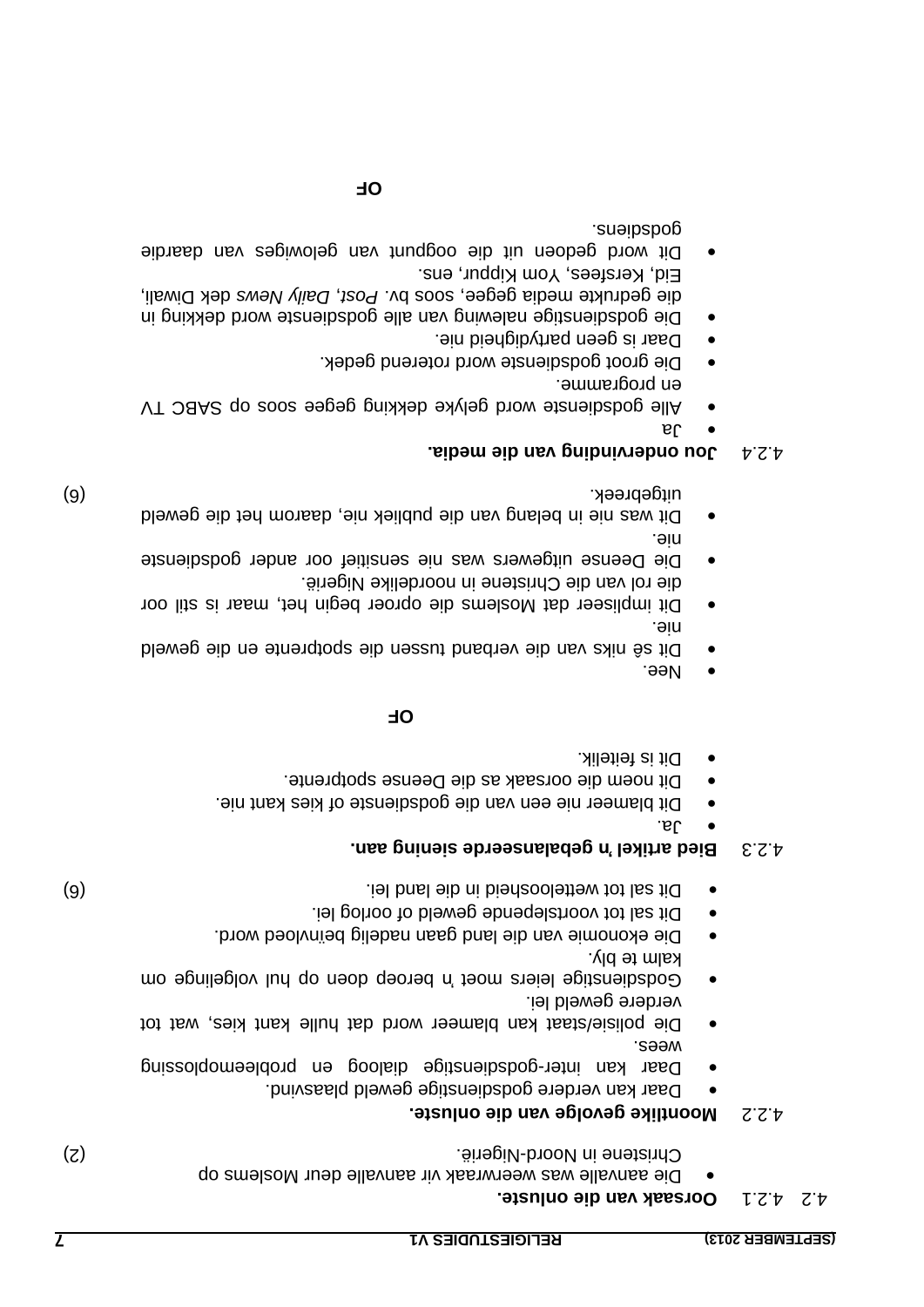## **3.4 Onderskei tussen godsdienstige en nie-godsdienstige mense.**

- Die meeste godsdienstige mense het spesiale oomblikke wat gebruik word vir meditasie en gebed.
- o Die meeste godsheuenstige mense gedenk spesiale dae om rituele uit te voer.
- . bodsementige mense glo in yog by the commese.
- gods die dange mense dedenk nie spesiale dae om rituele uit te voer nie.
- perwese nie. Operatige were die onder die opbetwee nie.
- godsdienstige mense het nie spesiale oomblikke van gebed en Nie (10) meditasie nie.

### **VRAAG 4**

## **nkarnasie ï Doktrine van re** 4.1.1 4.1

- 'n Natuurlike uitvloeisel van die wet van Karma is die leerstelling van reïnkarnasie.
- · Die siel gaan deur 'n reeks geboortes en sterftes.
- Hierdie proses word aangevuur deur begeertes.
- Net soos 'n mens verslete klere uittrek en nuwes aantrek, so
- . verwerp die siel verslete liggame en trek in nuwes in
- So sê die Bhagavad Gita.
- (6) . Die siel is onsterflik

## **Rol van gelykenisse in ATG** 4.1.2

- Baie gelykenisse bestaan in Afrika men mense wat dikwels vir mekaar stories vertel met verborge betekenisse.
- Dit is gebruik as 'n alledaagse vorm van gemeenskapsonderrig.
- Dit verskaf etiese en morele riglyne vir korrekte gedrag asook waarskuwings oor onsedelike gedrag.
- Gelykenisse speel 'n belangrike rol in die oordra van oortuiginge van . Afrika soos oor die voorvaders, die skepper en diens aan ander

## $(\dagger)$

## **voorbeeld. 'n Sekularisme as** 4.1.3

- behels etiek gebaseer op beredenering oor die menslike natuur. Dit
- e Dit verwys nie na 'n gode nie.
- Die begrip van die heelal is suiwer wetenskaplik.
- Dit doen 'n beroep op godsdienstige verduidelikings vir die lewe en .bletweld.
- · Dit neig om met demokratiese regeringsvorme saam te gaan.
- nders onderskryf godsdiensvryheid binne die grense van a Voorsta die sekulêre wette van die land.
- Dit ondersteun menseregte.
- Dit ondersteun nie-diskriminasie op die pasis van godsdiensteunge oortuiginge.
- wil Beweging wat onafhanklik wil wees van godsdiens in sosiale en politieke aktiwiteite.
- Dit glo dat godsdiens sosiaal verdelende eerder as verdedigend is.
- Dit duld/verdra godsbiens. And a sense is considered a sense in the consistency of  $\cos$

**[50]**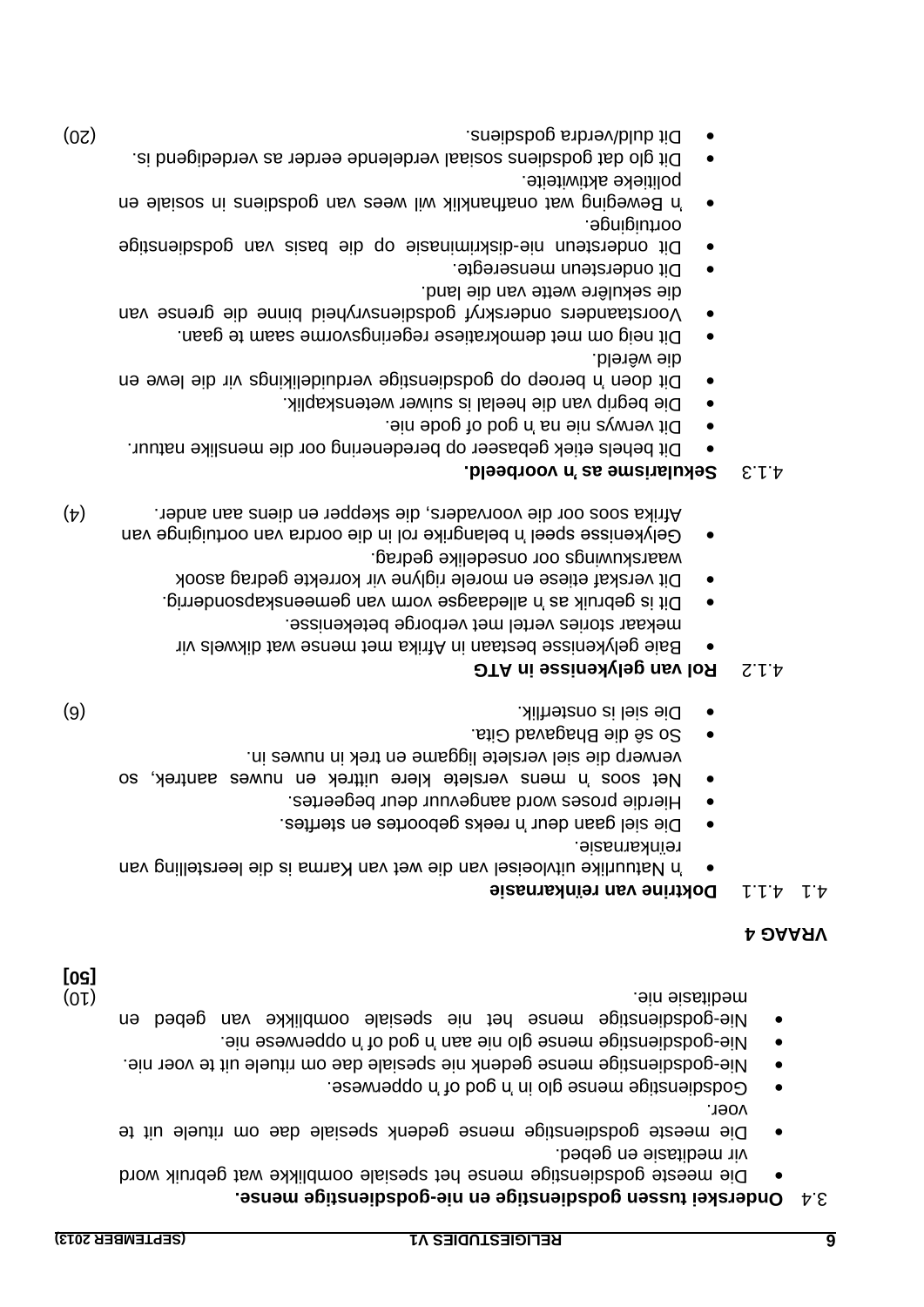### **VRAAG 3**

## **gods of the uniekheid wat deniekheid wat deur die uniekheid. The set of the set of the set of the set of the set of the set of the set of the set of the set of the set of the set of the set of the set of the set of the se**

- Dit versterk die gelowige se geloof.
- Dit identifiseer die godsdiens tussen ander godsdienste.
	-
- 
- Dit help die gelowige op sy lewenspad.
- eenheid in Dit help die gelowige om in die geestelike lewe te verenig as nie verheid
- met ander gelowiges. o Dit help gelowiges om te verduidelik waarom hulle daardie godsdiens
- gekies het. Dit help lede om te identifiseer wie aan die geloof behoort en wie nie.  $(01)$

## **Unieke kenmerke van enige EEN godsdiens.** 3.2

- **(Christelike godships as 'n voorbeeld)**
- Daar word daarna as 'n monoteïstiese godsleue, an dool dod,
- verwys. oordeelsdag. The lewe na die dood in die kontek van 'n oordeelsdag.
- o Hulle glo in die bestaan van engele.
- $\bullet$  Hulle glo aan profete.
- bel. Hulle glo aan die bestaan van 'n hemel en 'n Hel.
- Hulle glo aan die opstanding uit die dood. Doob aan die dood. Hulle gebouw van die dood. Hulle gebouw van die d

## **BOKTINE**

- Die term 'doktrine' is 'n Dienoniem vir leerstelling/lering.
- ongegative nie. In Die term is in Die deutsche verwalten vier
- Die woord 'doktrine' verwys na 'n godsdienstige lering/leerstelling. Net soos lering/leerstelling het 'doktrine' nie noodwendig enige negatiewe betekenis nie.
- spoilleiziesl godsbige leerstellings.
- "Doktrinêr' is 'n woord wat van die konsep 'doktrine' afgelei is.
- Waar 'doktrine' nie 'n negatiewe konnotasie het nie, het doktrinêr'
- definitief een. mens pas doktrine in alle omstandighede toe sonder Doktrinêre 'n inagneming van praktiese oorwegings.
- Dit is 'n stel beginsels of waardes wat deur die volgelinge aanvaar (10) word.

## **Dogma** 3.3.2

- Dit het twee betekenisnuanses wat relevant in die konteks van 's is ueipspob
- Hierdie konsep verwys na 'n beginsel, leerstuk/leerstelling of stelsel hiervan, veral soos neergelê deur 'n kollektiewe godsdienstige gesag.
- Dogma het ook 'n bykomende konnotasie; een van kollektiewe godsenstige outoriteit/gesag.
- Dogma het 'n element van kollektiewe gesag.
- Dogma word deur die kollektiewe godsdienstige owerheid
- geving is oor geving in goddelike openbaring.
- o Daar is geen skeidslyn tussen in en in dogma nie. Daar is geen in dot is geen in de 'n dot 'n dogma nie. De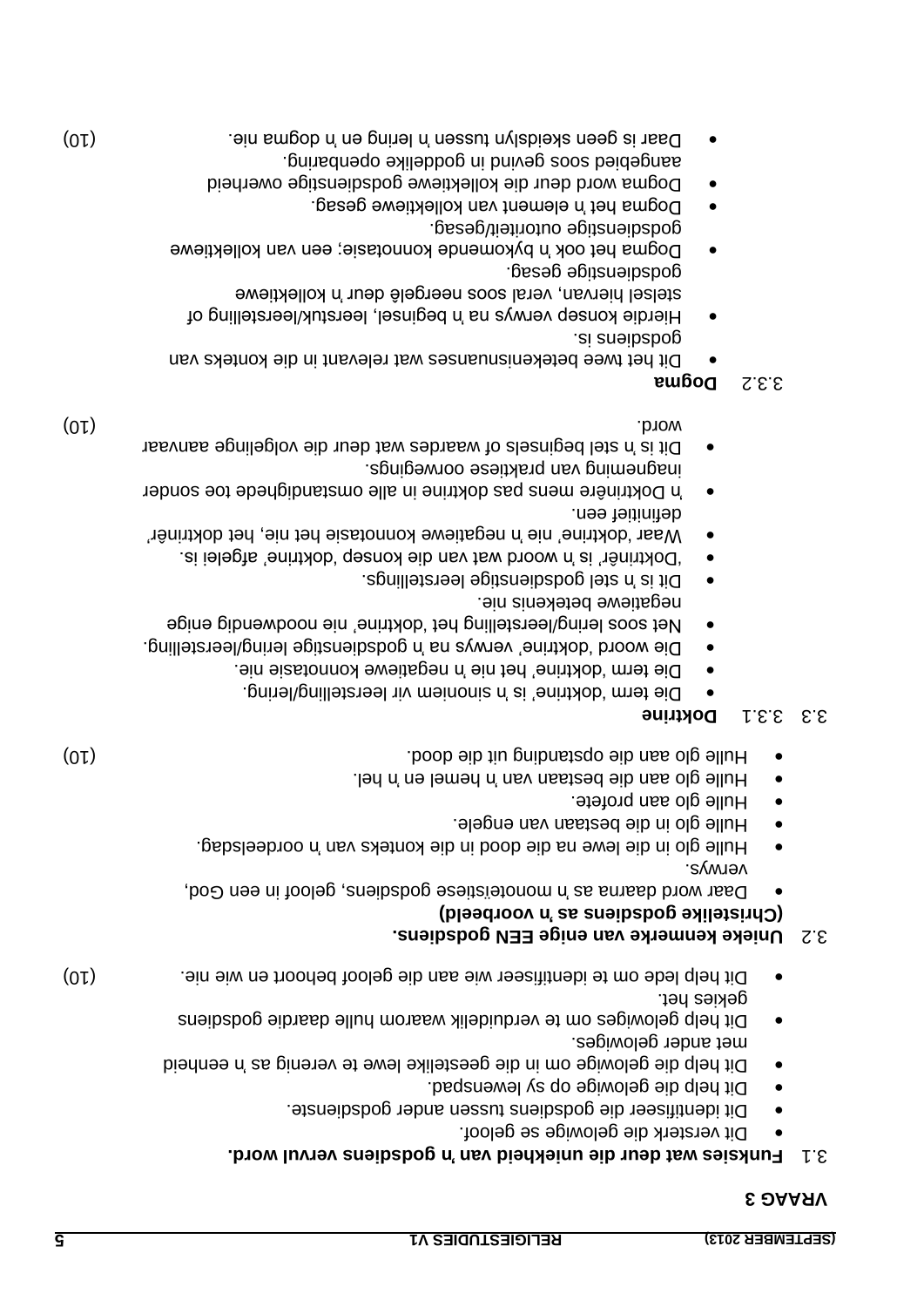### **Identiteit** 2.1.5

- Identiteit beteken individualiteit.
- Dit beteken die godsbiens het 'n bevere individualiteit of 'n
- sekere persoonlikheid wat dit van ander godsdienste onderskei. Dit beteken bevestiging van waardigheid en waarde van 'n godspots<sup>.</sup>
- Dit beteken 'n eksklusiewe godsdienstige identiteit waarin jy sterk met die oortuiginge en leerstellinge van die godsdiens (4) is inverser en dit as definiërende van jou lewe beskou.

## **Analiseer die interne verskille in enige EEN godsdiens.** 2.2

## **Judaïsme as voorbeeld gekies**

## **Judaïsme Ortodokse**

- Hierdie tak aanvaar die hele Tora.
- Dit sluit die geskrewe vorm (Pentateug) en mondelinge deel (die Talmoed) in, soos deur God self geopenbaar.
- Hulle daaglikse lewes word volgens die gebooie van God geleef.
- gehoorsaamheid aan God, en weerspieël Nakoming van die voorskrifte dit word as baie belangrik gesien.

## **Hervormde Judaïsme**

- Die beweging het in die 19<sup>ae ee</sup>u in Duitsland begin.
- out wetande wêreld weer as a principle in Die Die Angles and a between the moet aanpas.
- Hulle het hulle tuisland as die land van hul geboorte gesien.
- eilige Land H Messias hulle saiss hulle sal teruglei na die Heilige Land van Palestina nie.
- Hulle verklaar dat baie voorskrifte (soos dieetwette en gebedskamers) onnodig is.
- Hulle het die fundamentele beginsels gevolg, maar nie praktyke wat hulle gedink het is verouderd nie.

## **Konserwatiewe Judaïsme**

- Hierdie beweging het ontstaan as 'n eaksie op Hervormde Judaïsme.
- Konserwatiewe Jode verwerp baie van die praktyke van die Ortodokse groepe as onnodig.
- Hulle aanvaar die Tora en die Talmoed as gesaghebbend, maar verwerp (20) van die voorskrywende aspekte. sommige

## **(OTA)** and the overaget and consignational codes from  $\epsilon$ .

- Hulle is boodskappers van die skepper.
- . Wille word deur volgelinge gesien as toesighouers van die fisiese wêreld.
- lulle sorg vir die welsyn van die lewendes.
- Hulle onthul hulself deur drome en soms deur visioene om met die
- lewendes te kommunikeer. – Om met God te kommunikeer, gebruik die lewendes die voorvaders  $(0)$  hulle is tussengangers. The intervals of  $(10)$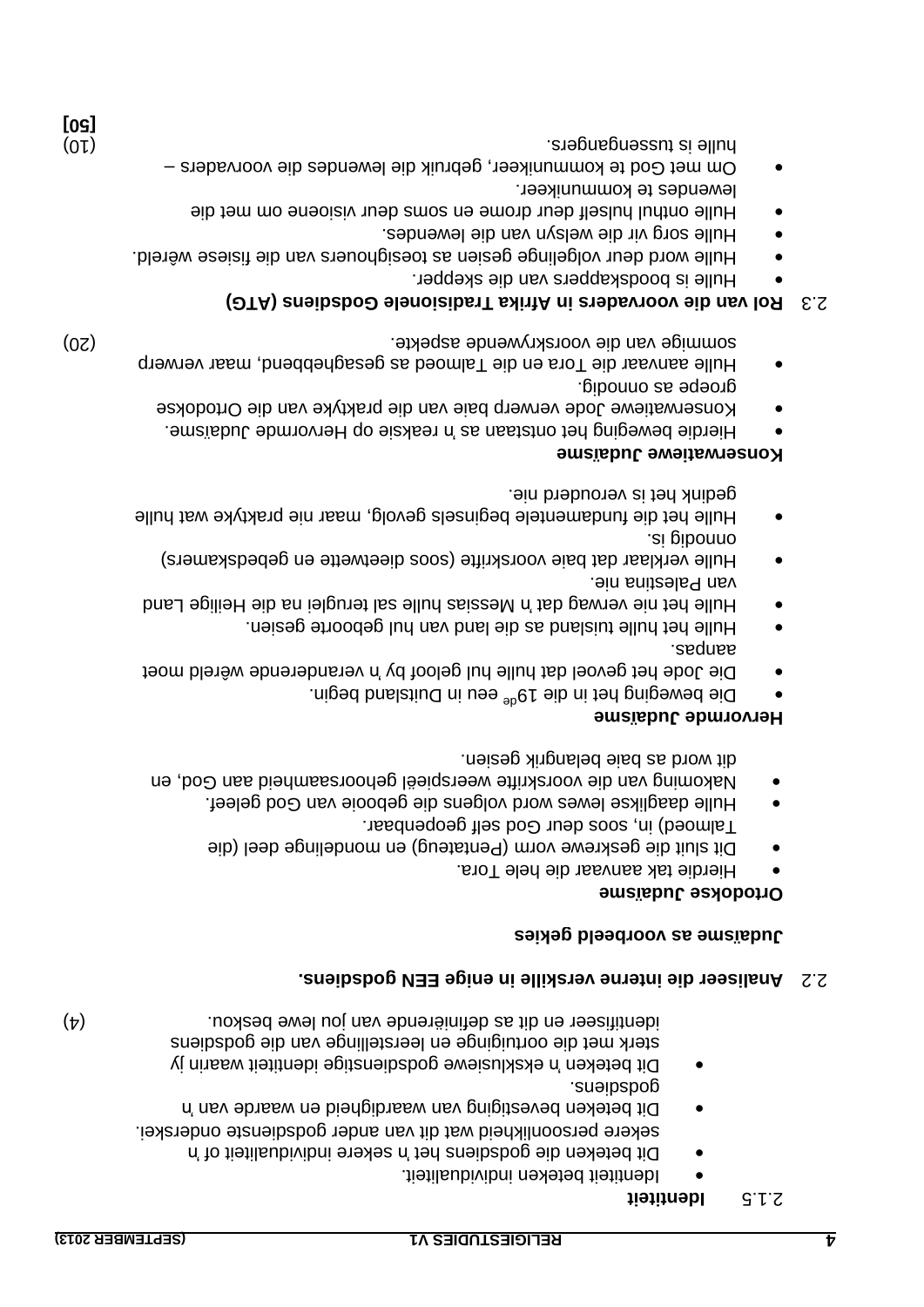| 0S         | <b>A SUIT AFDELING A:</b>                                                                                                              |          |                        |        |
|------------|----------------------------------------------------------------------------------------------------------------------------------------|----------|------------------------|--------|
| $(\nabla)$ | Dit glo dat die regering nie op godsdiens gebaseer moet word nie.<br>Sekularisme is ngeloof in die skeiding tussen godsbiens en staat. |          | $\bullet$<br>$\bullet$ | . 9. r |
| (z)        | Grondwet                                                                                                                               | $\Omega$ | G.G.L                  |        |
| (z)        | snij2                                                                                                                                  | 8        | b.5.1                  |        |
| (z)        | <b>Afrika Tradisionele Godsens</b>                                                                                                     | A        | 5.3.1                  |        |
| (z)        | Ritab-i-datiX                                                                                                                          | Е        | $Z^{\prime}S^{\prime}$ |        |
| (z)        | malal mey teW spilleH                                                                                                                  | $\Omega$ | $L$ $G$ $L$            | -G. h  |
| 3          | <b>RELIGIESTUDIES V1</b>                                                                                                               |          | (SEPTEMBER 2013)       |        |

## **AFDELING B**

## **VRAAG 2**

## **Uniekheid** 2.1.1 2.1

| $\sim$                                                     |
|------------------------------------------------------------|
| ander godsdienste.                                         |
| Dit is daardie eienskappe wat dié godschens anders maak as |
|                                                            |

- DII is die eienskappe wat dit identifiseerbaar maak as 'n unieke sueipspo6
- uniekheid in oortuigings, praktyke en normatiewe 'n Daar is (4) tekste.

## **Eenheid** 2.1.2

| Dit verwys na harmonie en samehorigheid wat tussen            |
|---------------------------------------------------------------|
| gemeenskaplike identiteit.                                    |
| Eenheid van ys na die faktore wat kan lei tot die deel van 'n |

godsdienste bestaan. Dit kan ook verwys na die erkenning van gemeenskaplike (4) gebied tussen verskillende geloofsgroepe.

## **Eendersheid** 2.1.3

- or Dit verwys na 'eenders wees'.
- Dit is belangrik om ooreenkomste te spesifiseer. (4)

## **Vergelykbaarheid** 2.1.4

- Dit beteken dat twee of meer dinge met mekaar vergelyk kan word.
- Dit beteken nie dat hulle eenders is nie.
- Dinge kan vergelyk word en daar kan steeds gevind word dat hulle verskillend is.
- Die ander betekenis mag wees dat dinge vergelyk kan word omdat dit geskik is om vergelyk te kan word. (4)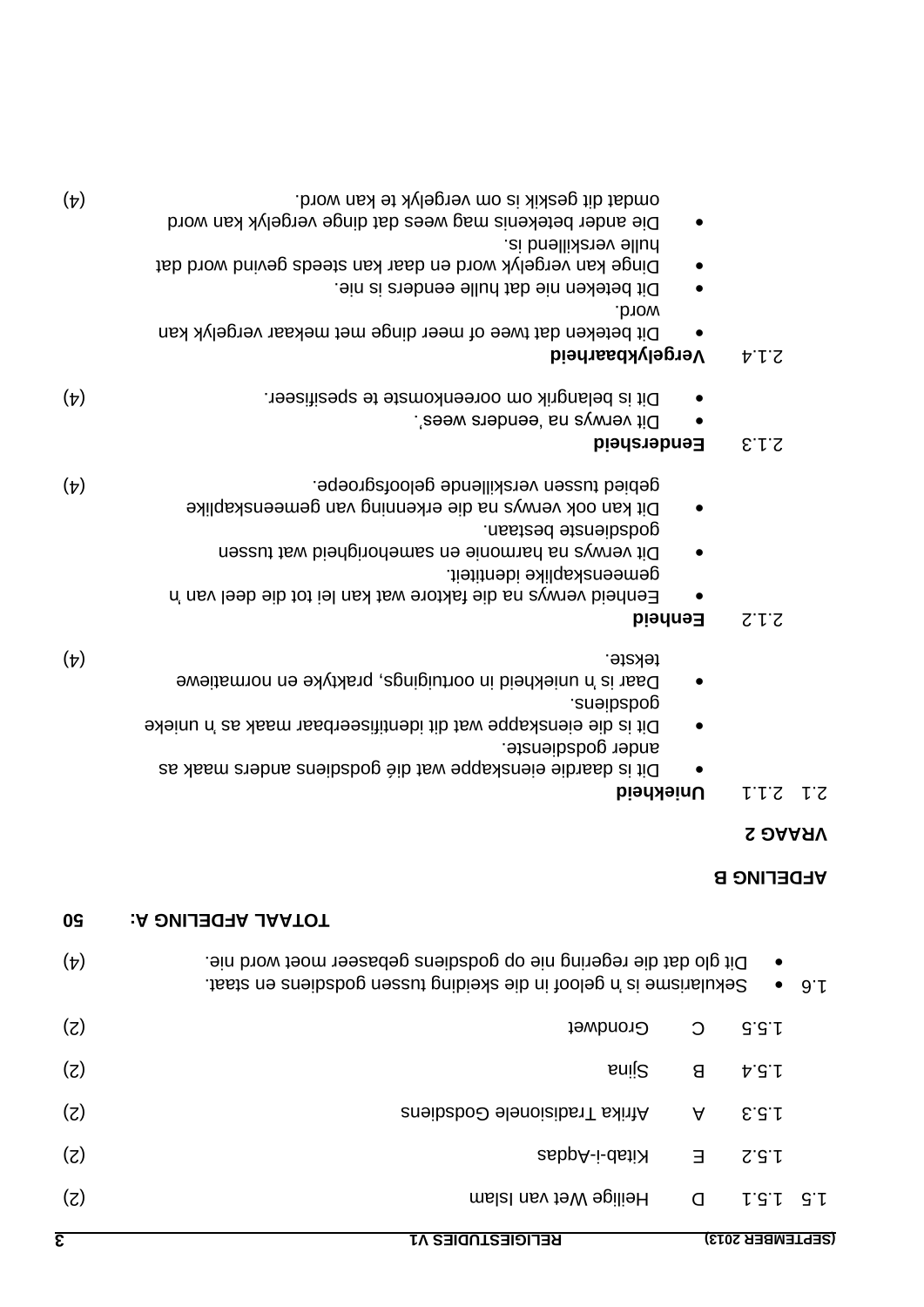## **AFDELING A (VERPLIGTEND)**

vaste oortuiging. 'n beteken **Geloof** 1.1.1 1.1

## **VRAAG 1**

| (z) | Dalai Lama                                                                                                                                                                                                           | $G \triangleright \iota$ |                |
|-----|----------------------------------------------------------------------------------------------------------------------------------------------------------------------------------------------------------------------|--------------------------|----------------|
| (5) | Die Vryheidsmanifes                                                                                                                                                                                                  | ヤヤし                      |                |
| (5) | <b>Rome</b>                                                                                                                                                                                                          | 5.4.1                    |                |
| (z) | Londen                                                                                                                                                                                                               | 2.4.1                    |                |
| (5) | <b>William Shakespeare</b>                                                                                                                                                                                           | レヤレ                      | $\nabla \cdot$ |
| (z) | Die Presbiteriaanse Kerk het in Skotland ontstaan.<br><b>SJAV</b>                                                                                                                                                    | A.5.1                    |                |
| (z) | suəib abo<br>Die Vedas word beskou as die heilige geskrif in die Hindoe-<br><b>SJAV</b>                                                                                                                              | E.E.f                    |                |
| (z) | wat besef het dat daar net een God is.<br>Volgens dib Joodse geskiedenis was Abraham die eerste persoon<br><b>SJAV</b>                                                                                               | S.E.                     |                |
| (z) | Baha'u'llah is die profeet/stigter van die Baha'i-geloof.<br><b>SJAV</b>                                                                                                                                             | 1.5.1 E.1                |                |
| (z) | Hepreeus                                                                                                                                                                                                             | 1.2.4                    |                |
| (z) | <b>laslaH</b>                                                                                                                                                                                                        | 5.2.1                    |                |
| (5) | sioT                                                                                                                                                                                                                 | 2.2.1                    |                |
| (z) | kalbas                                                                                                                                                                                                               | L2.1                     | てし             |
| (z) | sekulêre stelsel ondersteun OF wat nie op outoriteit gebaseer is nie.<br>Dit is 'n stelsel van oortuiginge wat 'n sosiale of politieke stelsel en<br>Ideologie verwys na 'n plaasvervanger vir die term godsdiens.   | $G' \cup L$              |                |
| (z) | onderwerp te gee.<br>te versterk. Dit beteken ook om sistematiese inligting oor 'n<br><b>Lering beteken om inligting te gee of om die kennis te deel om geloof</b>                                                   | ヤー                       |                |
| (z) | Dit is gewoonlik baie kort en bevat 'n definitiewe morele les.<br>storie te illustreer of om 'n godsdienstige vraag te beantwoord.<br><b>Gelykenis verwys na <i>n</i></b> storie wat vertel word om 'n godsdienstige | E.L.                     |                |
| (5) | wêreld/lewe bekend gemaak word.<br>Dit verwys na godsdienstige stories waarin groot waarhede oor die<br>Mite beteken fabel.                                                                                          | 2.1.1                    |                |
| (z) | Dit beteken ook geloof of godsdiens.                                                                                                                                                                                 |                          |                |